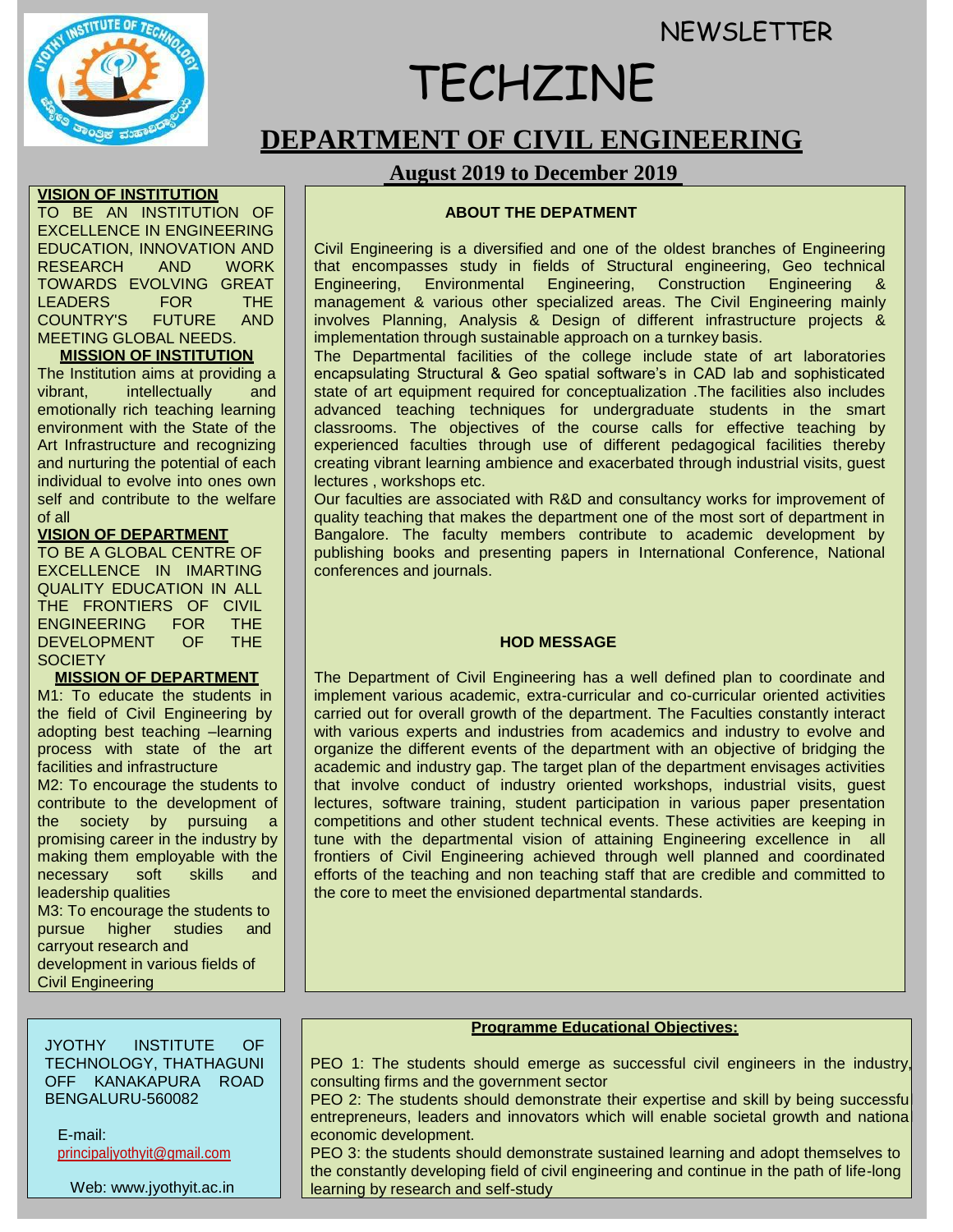**Technical Talk on BASICS TO BUSINESS for civil engineers:**

shilpa shrungar Ltd Bangalore to all the Civil Engineering students on  $03<sup>rd</sup>$  aug 2019. The talk gave an insight on the utilization of basic concepts in real estate construction into the practical business oriented developments TO Mr. Keshava Prasad architect, from M/s A technical talk on "BASICS BUSINESS" was given by





**Workshop on Earthquake Analysis of Multi-Storied Buildings using E-tabs Software**

A workshop on E-tabs software utilization for earthquake analysis of multi storied buildings was carried out for all students of civil engineering on  $08<sup>th</sup>$  aug 2019. The talk dealt on the issues of generating a model for earthquake forces in multi storied structures. This was aimed at analysis and design of structural components using the software





#### **Technical Talk on Basics of Project Management with M S Project**

A technical talk on "basics of project management" using M.S project software was given by Dr. suresh Of I.I.T Chennai . The talk gore an insight on the basic issues of project management. The use of activity based planning in construction and activity building on M.S project to facilitate project planning without time and cost overrun.



A technical talk on "green building and future technologies for green development projects" was given to all civil engineering students on 11th Nov 2019 by prof. Aunpam saxena. Of RICS school built environment. The talk brought out the issues on sustainable construction with reduced carbon footprint. The concept on green construction was also covered.